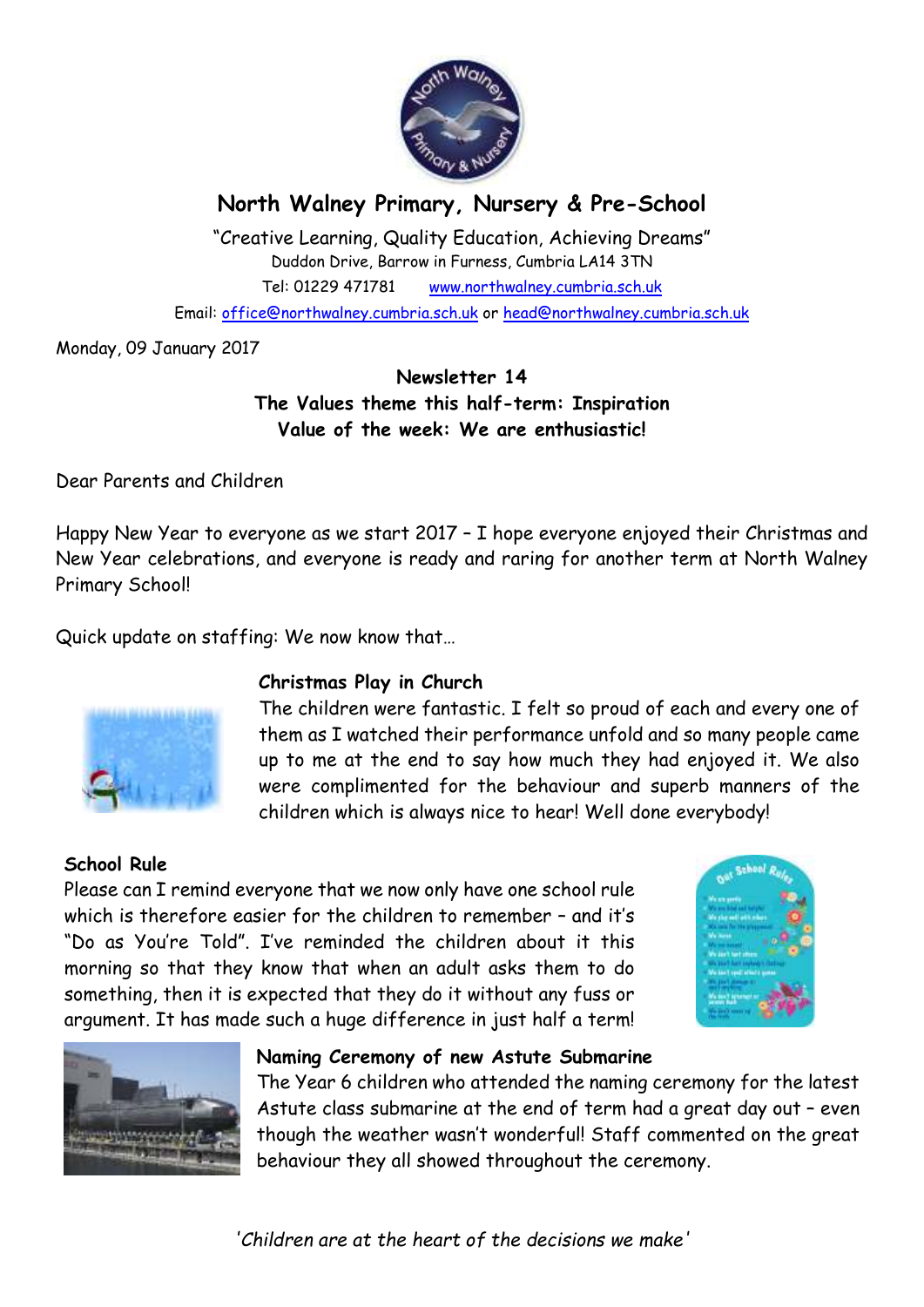# **Uniform Policy reminder**

Please can I remind everyone that the children should not be wearing **any** jewellery except for watches and stud earrings. This is to ensure the safety of the children as bracelets/bangles/necklaces can easily get caught whilst playing and end up being broken or someone being hurt.

Children should be wearing black shoes to school – I realise some children bring trainers in to play football at playtime, but black shoes should then be there for them to change back into please.

P.E. kits must be in school whenever they have P.E. so they can access the curriculum fully.

## **Toys in School**

During last term we saw a huge rise in the number of children coming into school with toys and cuddlies from home. Please can we ask that toys and cuddlies are not sent into school as, again, they can be broken or spoilt accidentally and can cause problems when the children are playing outside. Some children, for their own development needs, are able to bring something in but this has been agreed with the school as part of their ongoing development needs. Please – no toys and cuddlies from now on.





#### **Dates for the term/next week**

Following discussions with some parents last term, we will be putting weekly dates at the end of every newsletter so that all parents know what is happening in school for the next fortnight. Please do keep checking the list as sometimes things have to change at the last minute. I have also added some important dates for the rest of this term – such as Parents' Evening – so that you can make sure you are free to attend.

#### **Congratulations to the Student of the term for Karate!**

Well done to Shiah for becoming Student of the Term at Karate last term. It's always good to celebrate achievements like this, so please do send photographs and information in via email of any other accomplishments! Well done Shiah!





#### **Swimming for this term**

Year 3/4 and Reception will be going swimming on a Thursday this week. We ask for £2.00 each week to cover the cost of transport to and from the pool please. If you need to find out more about swimming then please speak to the classteachers. Many thanks.

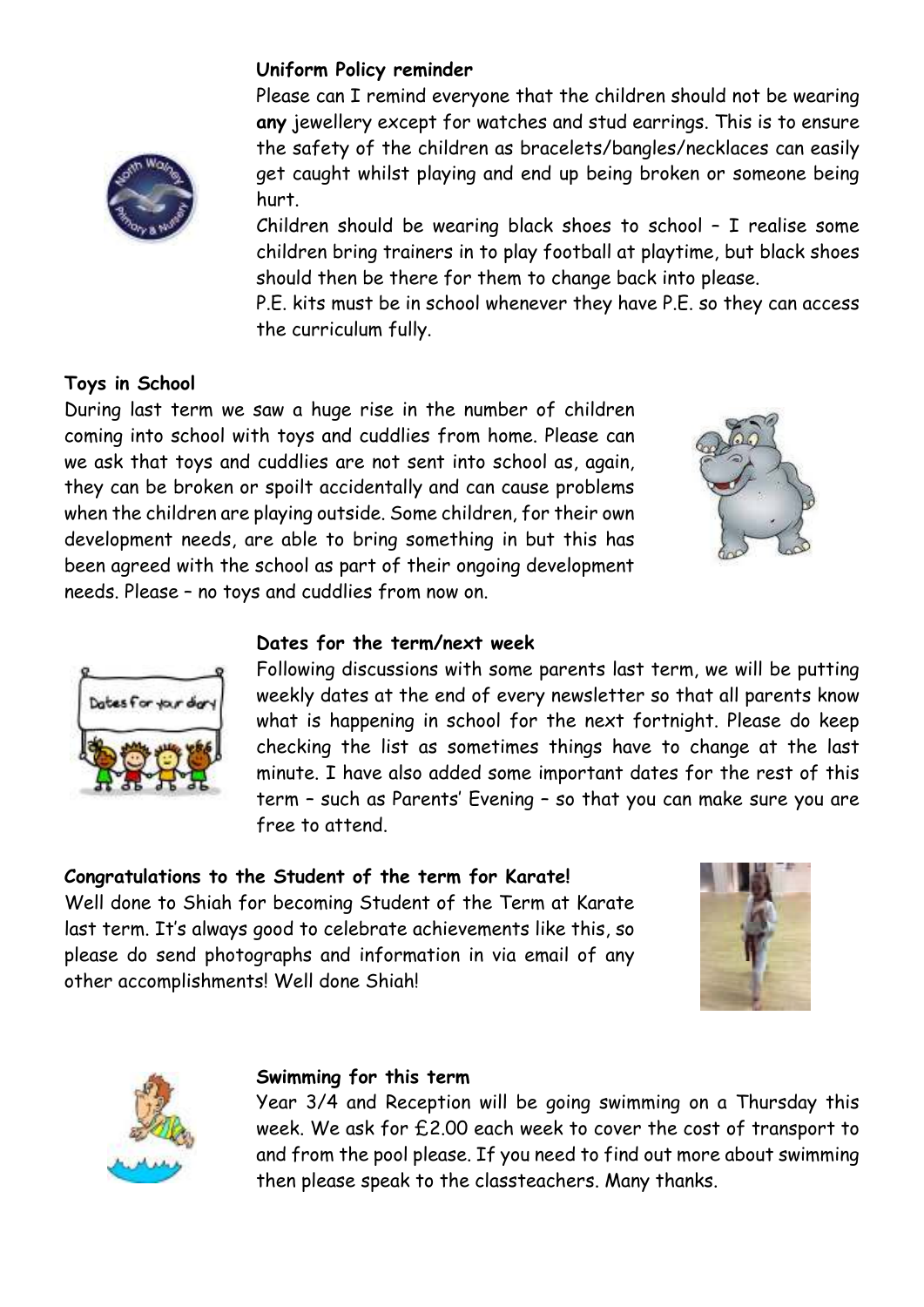# **Football Club for Year 5 and 6**

Starting on 17<sup>th</sup> January, Barrow AFC will be running a football club after school. A letter with a permission slip will be coming out son and must be returned if your child wishes to attend. Next halfterm the club will be run for Years 3 and 4.



And finally…

We have heard that Miss Head will sadly not be back just yet so I have organised for Mrs Cumberbatch to take Year 6 and Mrs Hodgkiss to take Year 5 on Mondays, Tuesdays and Wednesdays. The class will then come back together for Thursdays and Fridays. This means we can do specific year group teaching for the Year 6 children to get them ready for their annual tests in May. I am working closely with both Mrs Hodgkiss and Mrs Cumberbatch to plan the work to ensure we support the children to achieve their potential. As soon as I hear anything further about Miss Head's return I will let you all know.

Many thanks for your continued support and don't forget to check out and follow us on Twitter (@NorthWalneyPS) and now also on Facebook (find the ticked and verified North Walney Primary School page). This facebook page will just show items we are tweeting anyway and messaging via the site may not be seen so please continue to email me if you need to contact me directly.

Yours sincerely,

**Dates for this week:** 

| Day                                | <b>Activity</b>                       |
|------------------------------------|---------------------------------------|
| Monday 9 January                   | Year 5 Bikeability                    |
| Tuesday 10 January                 | Year 5 Bikeability                    |
| Wednesday 11 January               | Year 5 Bikeability                    |
|                                    | Multi-Sports with Tom after school    |
| Thursday 12 January                | Year 5 Bikeability                    |
| Friday 13 January                  |                                       |
| Sunday 15 January                  | Closing date for Reception admissions |
|                                    | for September 2017.                   |
| Monday 16 <sup>th</sup> January    |                                       |
| Tuesday 17 <sup>th</sup> January   |                                       |
| Wednesday 18 <sup>th</sup> January | Multi-Sports with Tom after school    |
| Thursday 19th January              | Barrow AFC Football Club for Y5/6     |
|                                    | after school                          |
|                                    | Karate after school                   |
| Friday 20 <sup>th</sup> January    |                                       |

*Future Dates for your diary:* 

*Parents' Evening will be on Tuesday 7th March after school*